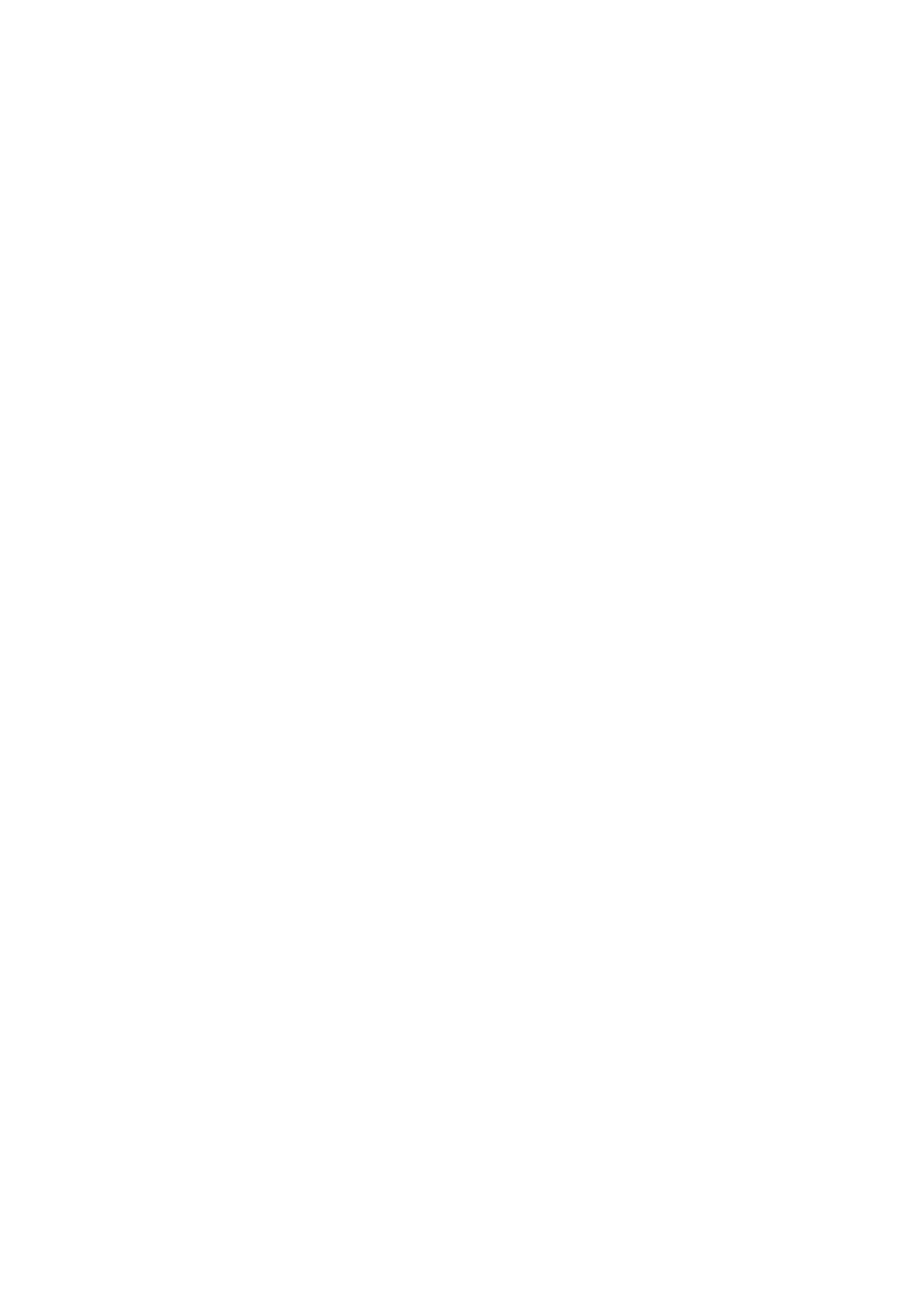# **Contents**

| 1. Getting started                                                                                                                                                 | 1                                |
|--------------------------------------------------------------------------------------------------------------------------------------------------------------------|----------------------------------|
| 2. Safety instruction                                                                                                                                              | 1                                |
| 3. Installation siting                                                                                                                                             | 3                                |
| 4. Specifications                                                                                                                                                  | 4                                |
| 5. Part name                                                                                                                                                       | 5                                |
| 6. Assembling module<br>6-1 Verify the following upon purchase<br>6-2 Assembly procedure<br>6-3 Attaching to pole                                                  | 5<br>5<br>6<br>$\overline{7}$    |
| 7. Connecting the system<br>7-1 Before connecting<br>7-2 Length of the extension cable that<br>leads from the wind generator to the battery                        | 8<br>8<br>8                      |
| 7-3 Stop the wind turbine<br>7-4 Connecting the wind generator output cable extension<br>7-5 Connection example<br>7-6 Connecting the System                       | 8<br>9<br>9<br>10                |
| 8. Explanation Operations                                                                                                                                          | 10                               |
| 9. Considerations when choosing peripheral<br>materials/Device<br>9-1 Batteries<br>9-2 Mounting tower<br>9-3 Cable Diameter size<br>9-4 Inverters<br>9-5 Grounding | 11<br>11<br>12<br>13<br>13<br>14 |
| 10. Site Elevation                                                                                                                                                 | 14                               |
| 11. Maintaining the generator system                                                                                                                               | 15                               |
| 12. Troubleshooting                                                                                                                                                | 16                               |
| 13. Warranty information                                                                                                                                           | 18                               |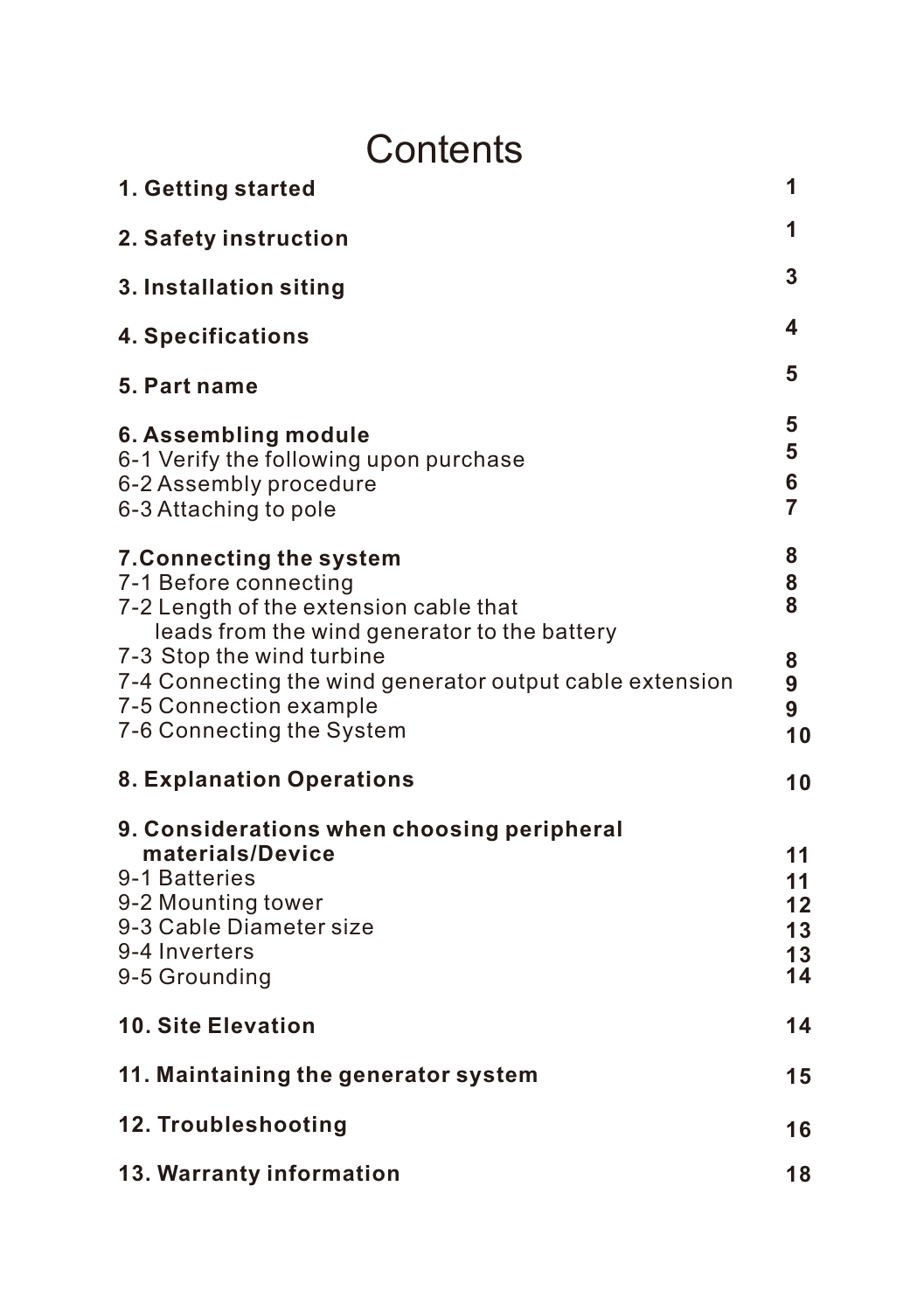### **1.Getting Started**

Congratulations on the purchase of your new 2000W–24V Nature Power Wind Turbine. This manual will provide you with a good basic understanding of the operation and maintenance of this unit.

In the unlikely event that this product does not function properly, prohibit all persons except for trained technicians from handling its internal systems and contact either the dealer from whom you purchased it or Nature Power customer service department: Tel. 1-800-588-0590.

- $\bullet$  The specifications of this product may change due to improvements without prior notice.
- For explanation purposes, the illustrations and images throughout this manual may differ from the actual product.
- Certain installation procedures are dangerous. Always ask a trained professional to perform the installation work.
- Be aware that manufacturer assumes no responsibility for accidents or damage caused by improper installation, use, or attempts to modify this product.
- Be aware that the manufacturer assumes no responsibility for accidents or damage sustained as a result of not following the procedures and warnings specified in this manual.

 $\ddot{\varphi}$  Failure to operate this product in accordance with the content of sections labeled "Danger", "Warning", and "Caution" may result in accidental death, injury, fire and/or damage to the product itself.

### **2.Safety instruction**

Particularly important information is distinguished in this manual by the following notations.

Safety information is indicated as shown below.



Prop. 65 Warning for California Residents

WARNING: This product may contain chemicals known to the State of California to cause cancer, birth defects, or other reproductive harm.



This symbol indicates information that could result in death or severe injury if ignored. It is used to indicate information of a particularly dangerous and/or urgent nature.



This symbol indicates information that could result in death or severe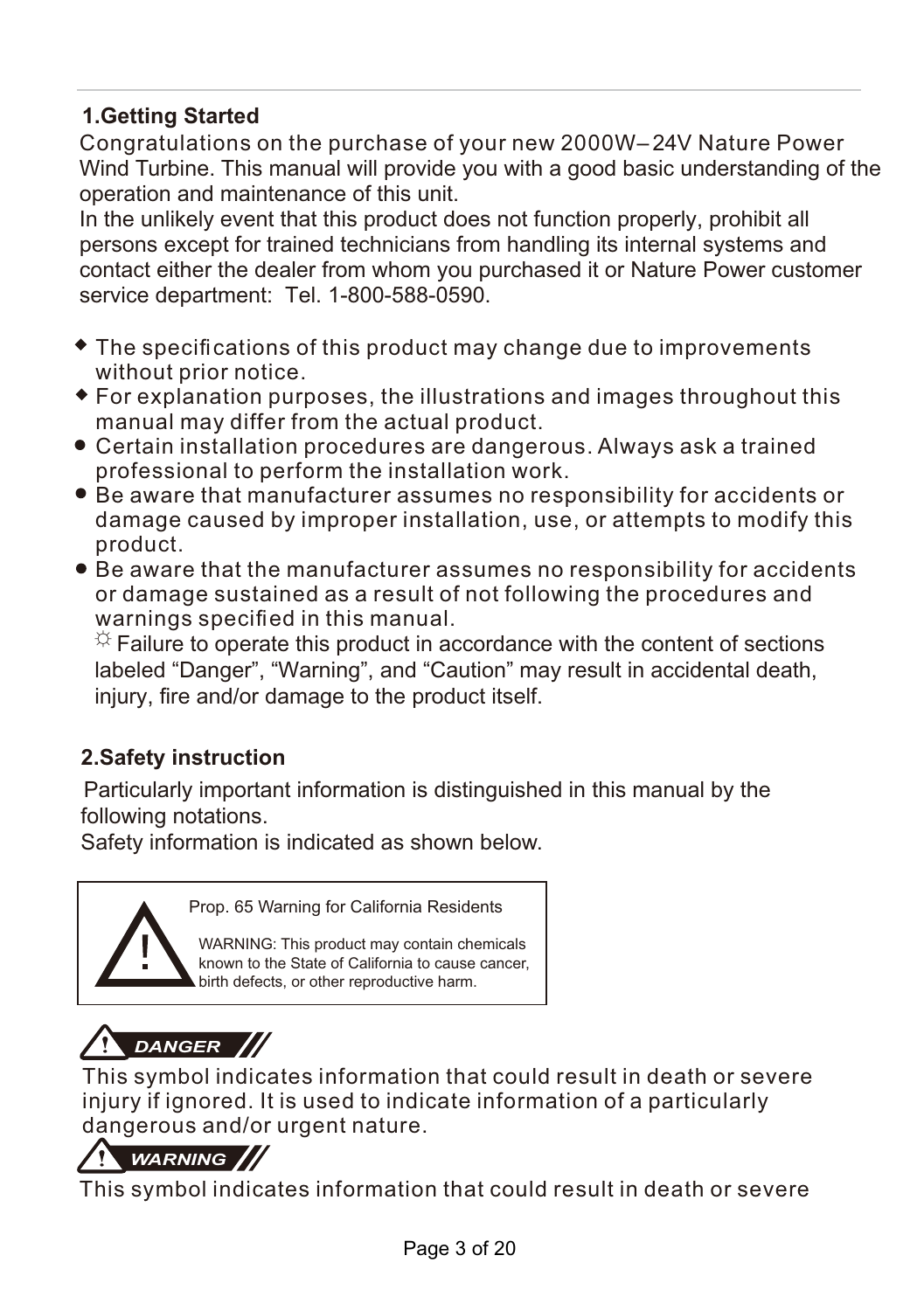

This symbol indicates information that could result in death, severe injury, or damage to limited property if ignored.

Be aware that failure to use the product in the manner indicated by **A caution** may, depending on circumstances, also have severe consequences. All of the symbols described above indicate important safety information. Obey all safety information when using this product.

#### **Safety information is indicated as shown below.**



This symbol is intended to draw reader's attention to Danger/Warning/Caution information. Specific details on the nature of the thread to safety are indicated inside or beside the symbol.



This symbol indicates prohibited actions. Specific details on the prohibited action are indicated inside or beside the symbol.

This symbol indicates instruction that must be followed. Specific details on the mandatory instructions are indicated inside or beside the symbol.



# *DANGER*



For safety reasons, do not install the wind generator before inspecting the durability/ quality of the pole and the area in which it will be installed. If the pole and the location are not suitable, injury or death may result.



Install this product so that the tips of the rotor blades have at least 3.5m (11.5 ft) clearance from any surrounding objects. After installation is complete, clear away all scaffoldings, making sure that the rotor blades are far out of reach of people, pets and/or livestock.



Never touch a moving rotor blade by your hand or any other part of the body. The rotor blades are sharp and accidental contact can result in death or severe injury.



The body of wind generator will also move in accordance with wind direction once it begins to make contact with the wind. Exercise caution if it is necessary to approach the wind generator to perform installation or maintenance work.

### *WARNING*



Do not install the wind generator in close proximity to electric or telephone lines. A fallen pole or contact between the rotor and electric/telephone lines could result in electrocution, disconnection, damage or malfunction of the turbine.



Do not install the wind generator in close proximity to structures such as smokestacks that attain extremely high temperatures. The heat could melt the insulation on electrical cables, resulting in electrocution, fire or other damage.



Do not install the wind generator if the pole to which it will be attached is not standing straight up. The wind generator could fall, causing an accident or mechanical damage/malfunction.



Do not use the wind generator for any purpose other than generating electricity from natural wind. Do not attempt to generate electricity by mounting the wind generator on a moving vehicle. Do not use the wind generator in close proximity to an exhaust duct or in any other extremely high-temperature environment. Doing so could result in fire, injury, or damage to the wind generator.



Discontinue use if the lines or cables are damaged (i.e. exposed wires, cut cables, plug damage). Continued use could result in electrocution, fire, or short circuits.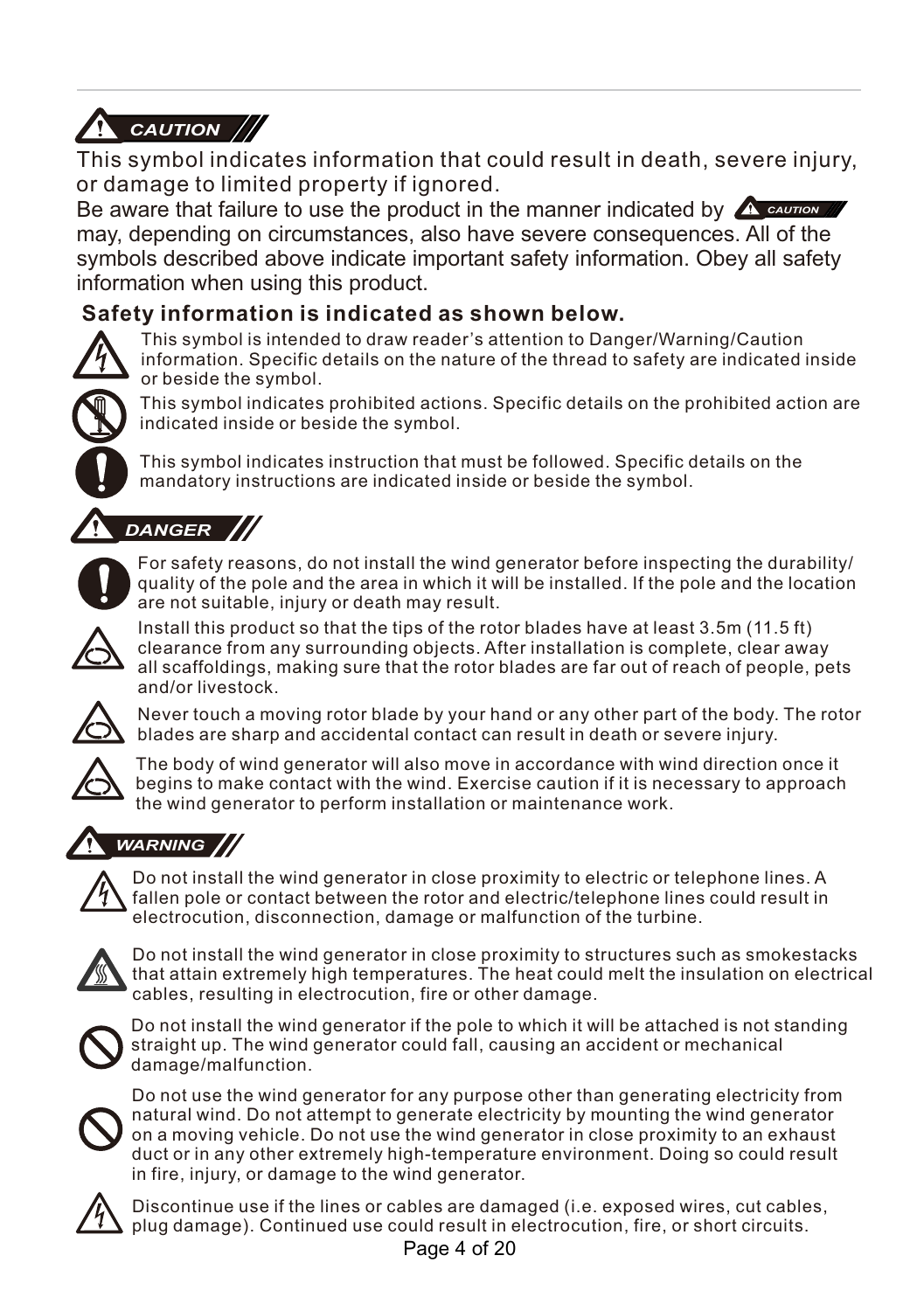Do not pull on, excessively bend, or attempt to modify the wires/cables of the wind generator. Doing so could result in cord damage, electrocution, or fire.



Never attempt to disassemble or modify the wind generator. Doing so could result in electrocution, fire, or wind generator malfunction.

Due to conditions of use, this system may not continuously supply stable electrical power. Do not attempt to use the electricity generated by the wind generator to power medical devices or other equipment related to human life systems support. Do not attempt to use the electricity generated by the wind generator to power personal computers not equipped with batteries or other auxiliary power sources.

### *CAUTION*

Observe all safety precautions when working on the wind generator in high locations. Take care to ensure that hardware and other parts do not fall from the wind generator. Falling parts can cause injuries or other accidents.



Before assembling the wind generator, secure adequate space to ensure that work can be completed safely. Inadequate space can result in injuries or other accidents.

### **3.Installation siting**

Small changes in wind speed can have a dramatic effect on power production. The location of your wind turbine should be carefully considered.

Each installation is different and is often a compromise between tower height, distance from the battery bank, local zoning requirements and obstacles such as buildings and trees.

In general the higher the tower the greater the wind speed and ultimately the power production. However, towers are expensive and can easily exceed the cost of the turbine.

The minimum recommended tower height is 25 ft (7.6 m) on open ground or 20 ft (6m) above nearby obstructions. Try to locate the wind turbine in the "cleanest" turbulent free air as possible. Turbulence will reduce the efficiency of the wind turbine and may accelerate wear on rotating components.

Safety must be the primary concerned when selecting the mounting location. Install wind turbine so there is no possibility of accidental contact with rotating blades even if it requires installing the wind turbine in a less than ideal location. Safety has precedence over efficiency.



Optimal wind turbine location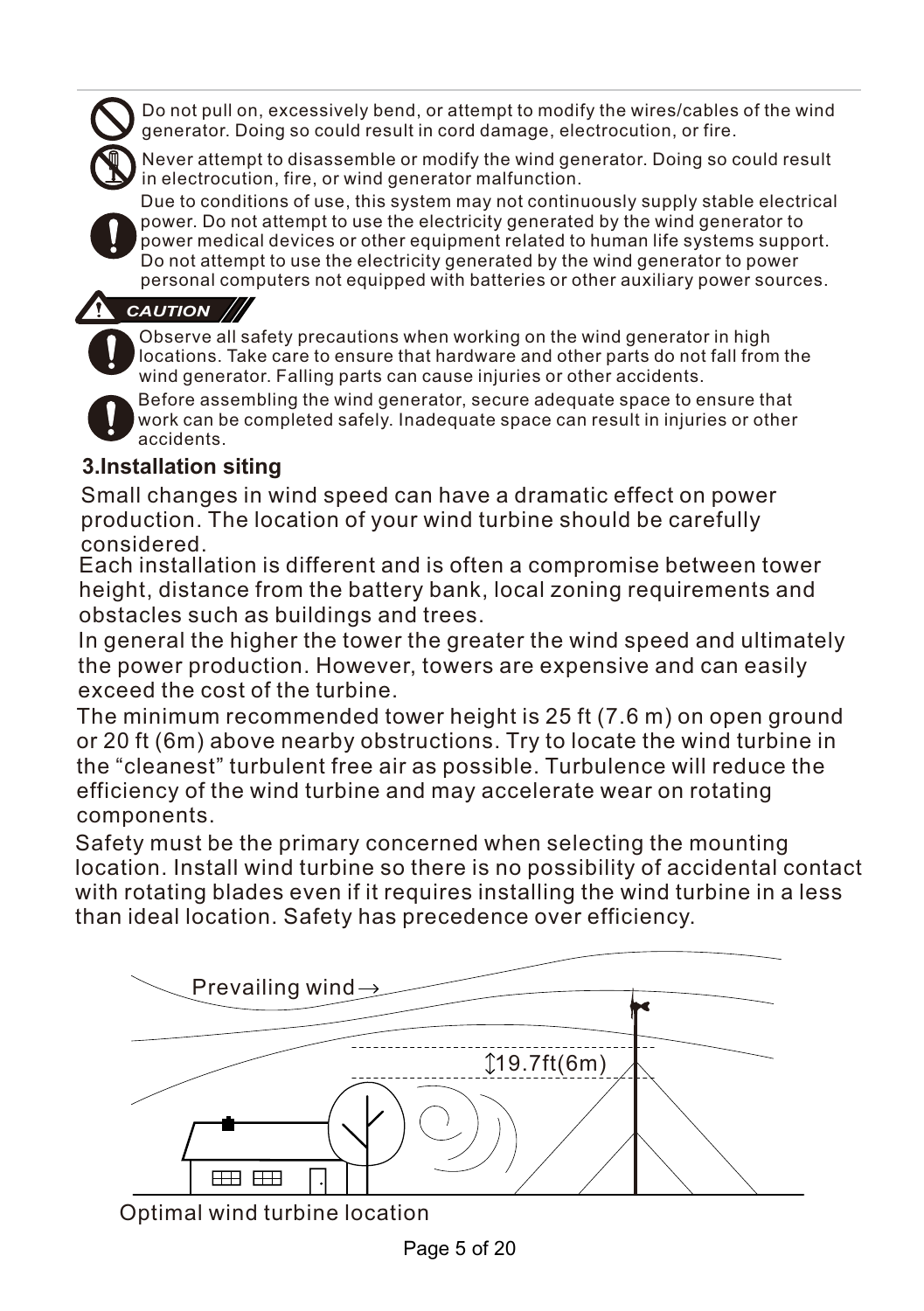### **4.Specifications**

| Wind Turbine Type           | Horizontal axis, up-wind                                                           |
|-----------------------------|------------------------------------------------------------------------------------|
| UPC code                    | 839290007075                                                                       |
| <b>Rotor Diameter</b>       | 1776mm(69.9")                                                                      |
| Weight                      | 18kg(38lbs)                                                                        |
| <b>Mount Diameter</b>       | 48.6mm(1-15/16")                                                                   |
| Number Blades               | 3                                                                                  |
| <b>Blade Material</b>       | Carbon-fiber                                                                       |
| Blade Mass (per piece)      | 532g                                                                               |
| <b>Body Material</b>        | Aluminum diecast                                                                   |
| <b>Product Finish</b>       | Telfon-based paint                                                                 |
| Generator                   | Synchronous-type, three phase power generator with<br>neodymium iron boron magnets |
| Controller                  | Built-in                                                                           |
| Yaw control                 | Free yaw (360 degrees)                                                             |
| <b>Direction Control</b>    | Swing-tail                                                                         |
| <b>Over Wind Control</b>    | Stall control(600rpm mode)                                                         |
| Start-up wind speed         | 3m/s(11KPH, 6.7MPH)                                                                |
| Cut-out wind speed          | 20m/s(72KPH, 45MPH)                                                                |
| Survival wind speed         | 49.2m/s(177KPH, 110MPH)                                                            |
| <b>Rated Power</b>          | 1KW (12.5m/s, 45KPH, 28MPH)                                                        |
| <b>Rated Rotor Speed</b>    | 1000rpm                                                                            |
| Maximum Power               | 2KW (20m/s, 72KPH, 45MPH)                                                          |
| Maximum Rotor Speed         | 1000rpm(20m/s, 72KPH, 45MPH)                                                       |
| Output Voltage              | DC24V                                                                              |
| <b>Braking System</b>       | Regenerative electromagnetic braking system                                        |
| <b>Communication System</b> | RS-485                                                                             |
| Recommended System          | Off-grid: deep cycle lead acid battery, 420Ah or more                              |

#### Power output(W) Output power characteristics



\*Cut-in: wind speed at which the turbine begins to produce power. \*\*Cut-out: wind speed at which the turbine stops to produce power.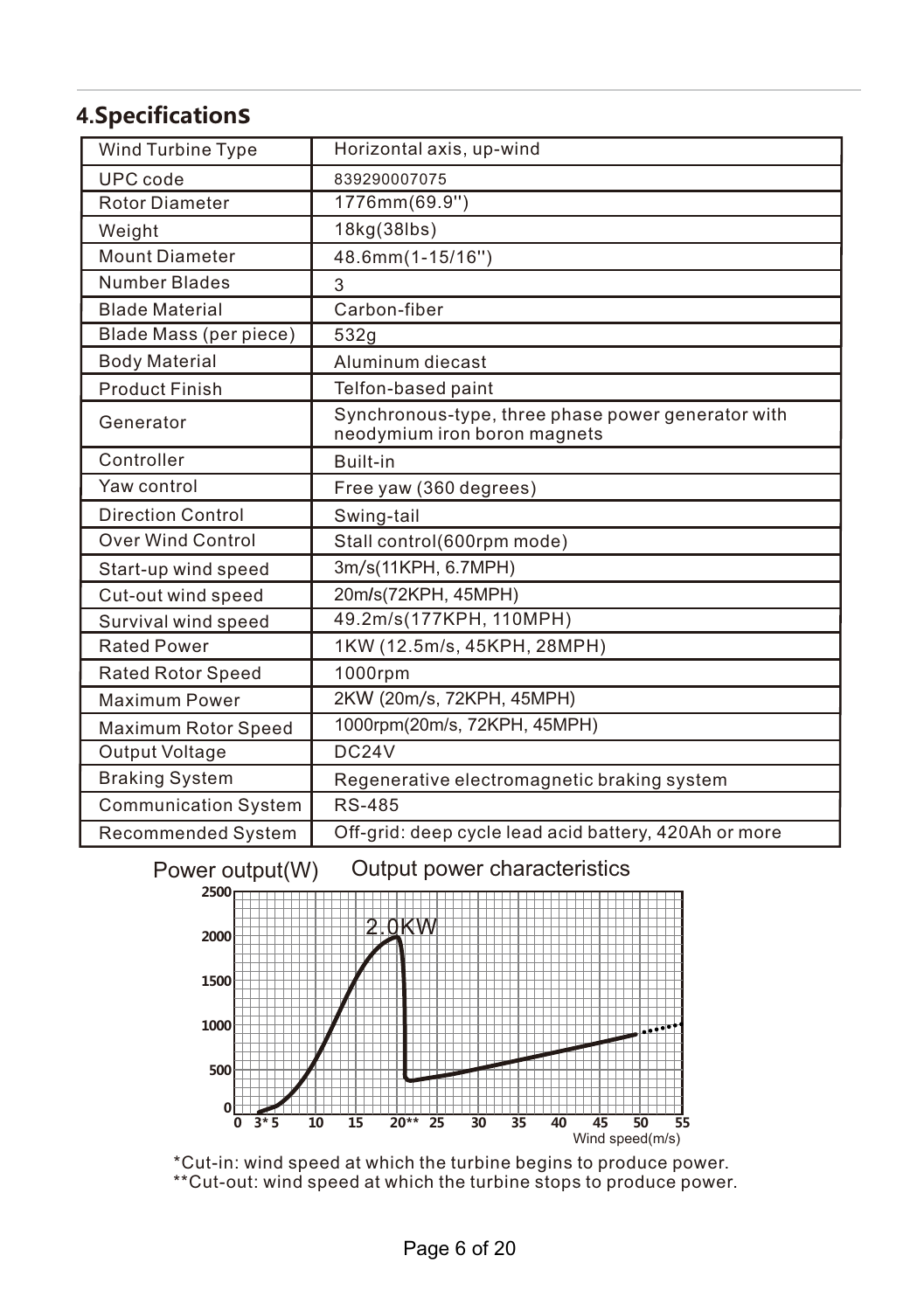

## **6. Assembling module**

6-1 Verify the following upon purchase

#### Tail Unit

The body Unit and the tail is packed in the same box.

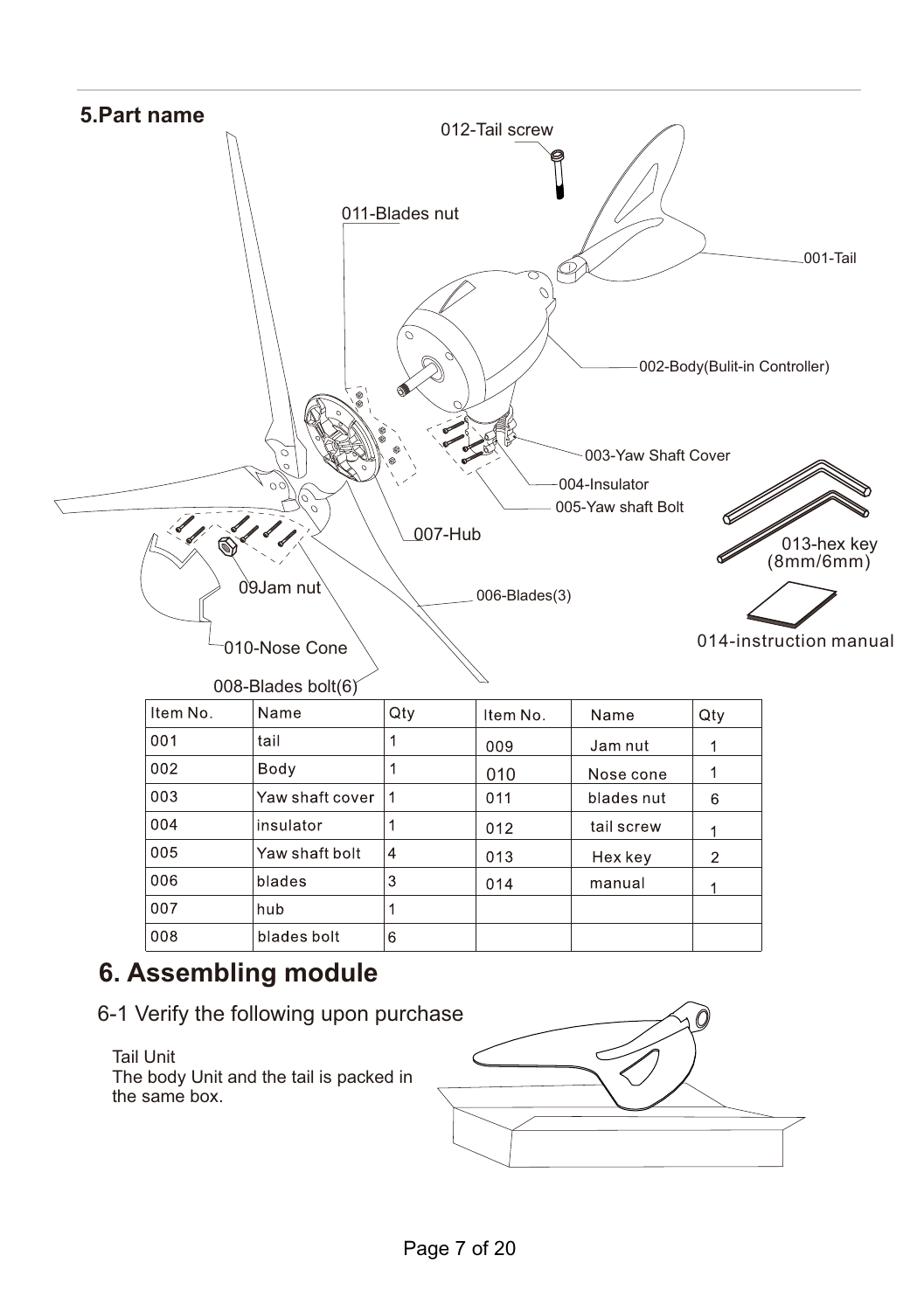

For tightening the main-shaft. Should be able to tighten up to 29.5±1.5ft.lb (40±2N.m) NOTE: Do not press the rotor shaft into the body. Page 8 of 20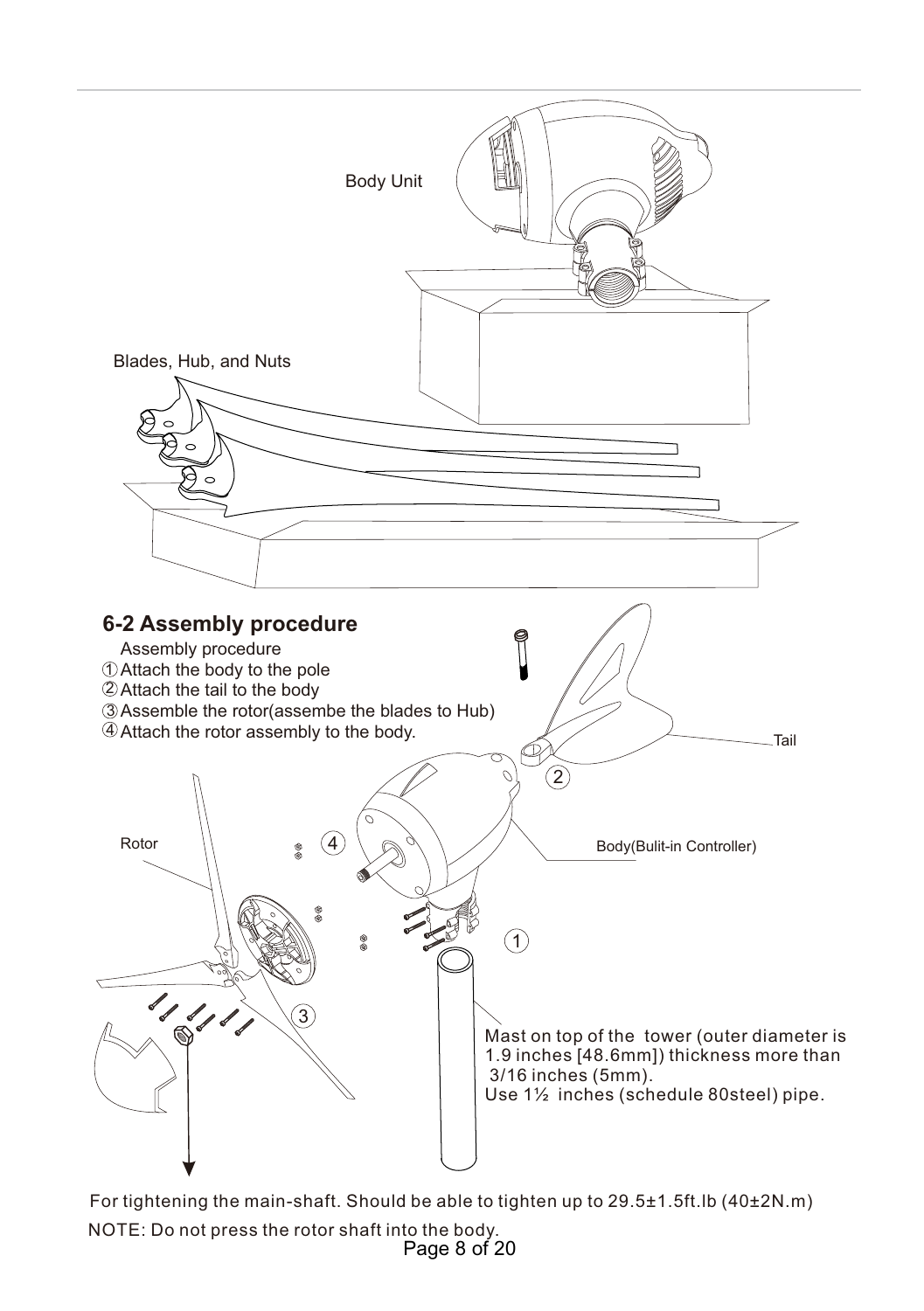

Failure to observe these safety instructions may result in a severe accident or damage to the wind generator or other parts of the system.

Do not place the wind generator body upside down or inclined during installation or maintenance. Water (rain, snow) can leak inside the body joint gap and cause damage to the turbine. During installation when the body is upside down or inclined and has the possibility of getting wet, put a cover over the body.



On the tower top use a mast with an outer diameter of 1.91 inch(48.6mm), 3/16 inch (5mm) of thickness and at least 3 ft (1m) in length. A 1-1/2 inches schedule 80 steel pipe meets this requirement. Do not use plastic pipes.



Do not install the wind generator if the pole is not standing straight. If the wind generator is not mounted in an upright position, it could topple or fall, causing iniury or damage to the system.



Moving rotor blades are as dangerous as a sharp object. During installation and maintenance, attaching the rotor to the tower body is extremely dangerous because of the of the potential wind that can rotate the rotor and causing a serious accident such as death or injury. After attaching the rotor to the body, fix the rotor in place to prevent it from rotating until the wind turbine has been completely installed.

If the wind turbine has not been completely assembled, a strong gust of wind or similar phenomenon may cause it to fall, causing an injury or other mishaps.

When wind turbine has been completely assembled, in order to prevent corrosion, apply silicone sealant to the screw hole till the screw hole is completely covered. \*Be careful not to apply the silicone sealant to other parts of the body.



### **6-3 Attaching to pole**

While attaching the wind turbine to the tower, be careful not to pinch the AWG#10 (5.5mm²) yaw wires. Slide the yaw all the way down over the end of pole. After the yaw is seated on the pole, move it back up a 1/8th inch (2mm) to prevent the bottom of the yaw from contacting the top of the pole. This way the only contract between the tower and yaw is through the rubber pad, which will reduce noise transmission. Using a torque wrench, tight all mounting fasteners to 16±0.74ft.lb (22 ±1N.m). Make sure that your tower allows for proper clearance of the blades. A minimum of 2inches (50mm) clearance must be given between the blades tips and any obstructions.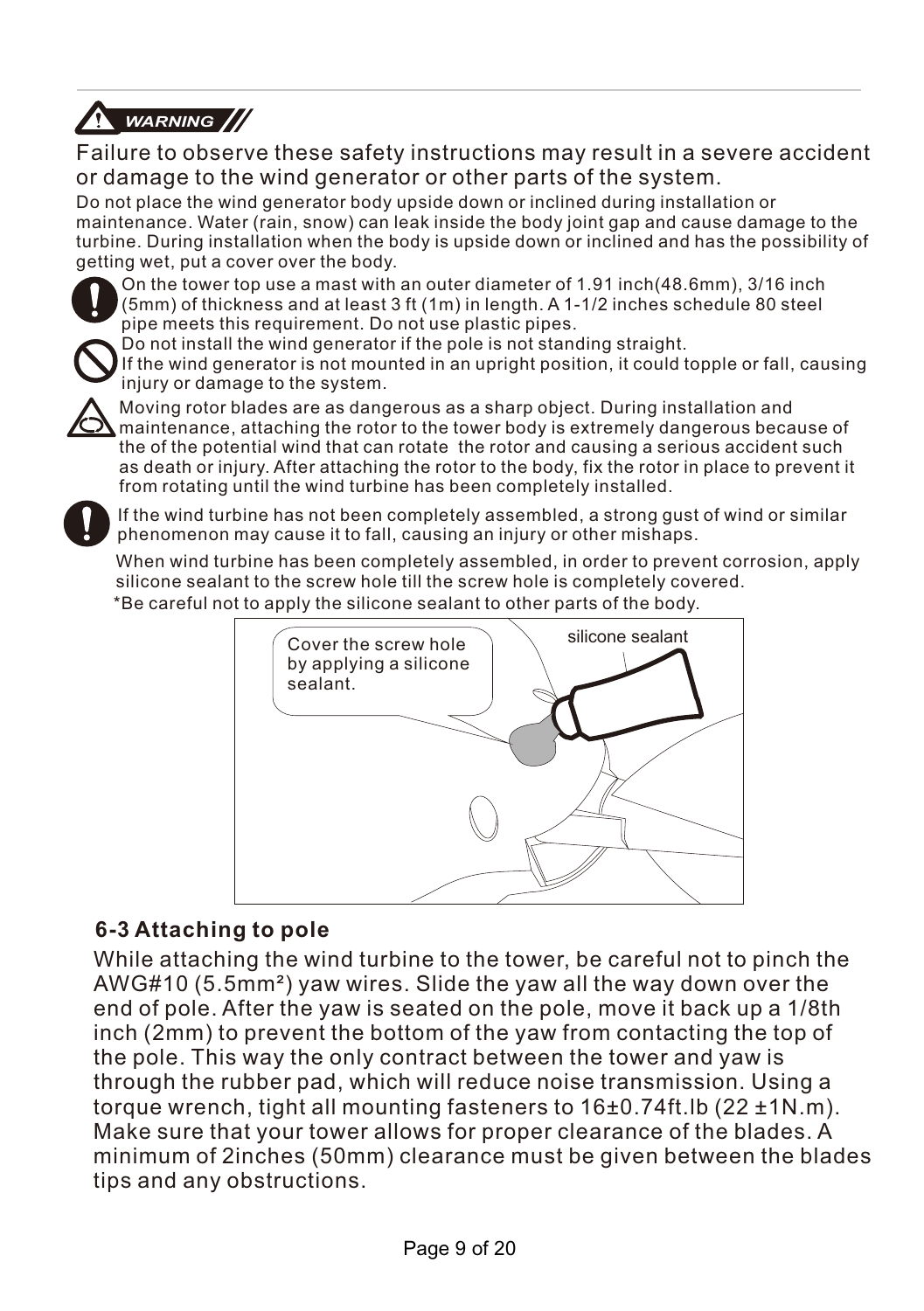## **7.Connecting the System**

### **7-1 Before connecting**

The 24V model is used as a standalone system (off-grid system). A 24V battery is required for the system. The following explains how to connect the wind generator power cable (approximately 20inches [500mm] long) and provides a typical example of a wind turbine system connection.

## *Important*

\*Pay attention to the + and – terminals when connecting the power cable to the battery. Reverse connection will cause serious damage. (Be aware that any damage to this product caused by improper connection is NOT covered by the warranty. Connect the cables to the correct terminals).

#### **7-2 Length of the extension cable that leads from the wind generator to the battery**

The wind generator is designed to use double wires with a length of 15m (49ft) and a gauge of AWG #8 (8mm²) between the wind generator and the batteries. However you can select the appropriate wire gauge according to the distance. Please check section 9 ("Considerations when choosing Peripheral Materials/Devices"). Make sure to include the height of the tower.

## *Important*

The wind turbine is 24V type, please connect to 24V battery bank.

### **7-3 Stop the wind turbine**

To ensure safety, the wind generator is equipped with an emergency stop feature. In the event of an emergency stop, the wind generator's power supply must be shut off in an approximate 20 seconds before being restarted. the stop switch is on the dump load box panel. Once turn the switch to the stop position, the wind turbine will stop within 20 seconds.

If the wind turbine is not in the connection with the battery bank, please make sure the stop switch in "stop" position.

# *Important*

Before connect the batteries, the electric relays will be always in the off condition, at the moment, the wind turbine can not spin, so please do not rotate the wind turbine.

Before charging, please make sure each connection is on good condition, especially the dump load box and battery bank.

When the turbine and the batteries are connected well, the electric relays will be open automatically, now it is ok to start up the wind turbine.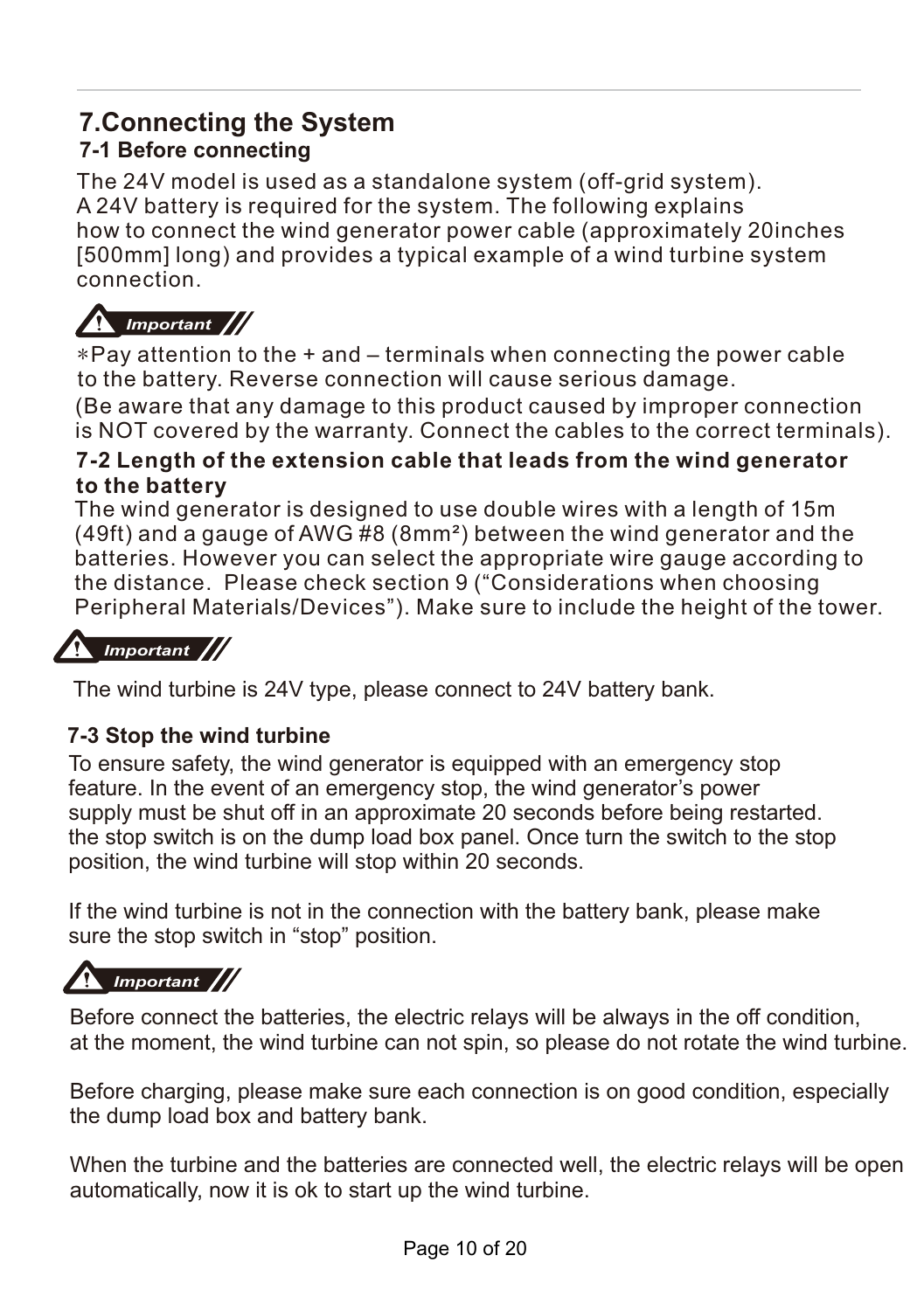## 7-4 Connecting the wind generator output cable extension



Pay attention to the +and -terminals when connecting the power cable to the battery.

No matter when, it is necessary that the dump load box is installed between wind turbine and switch or battery during working, never take off dump load.

### **7-5 Connection example**

The wind generator can be used in a multitude of configurations. This section shows a typical connection.

When the wind turbine is not generating power because whatever reason (normal, protection or some miss-connection to the battery bank), the status indicator LED (lamp) remains off.

In this condition, the current to keep running the wind turbine's controller (microprocessor, LED light, etc.) comes from the battery.

This current is insignificant (less than 8 mA).

NOTE: Do not be confused by the spark that can happen on a controller's DC-Output wire, when connecting to the battery or when activating the brake function. This is an instantaneous high current pulse due to the inrush current of the output capacitor inside the turbine. This happen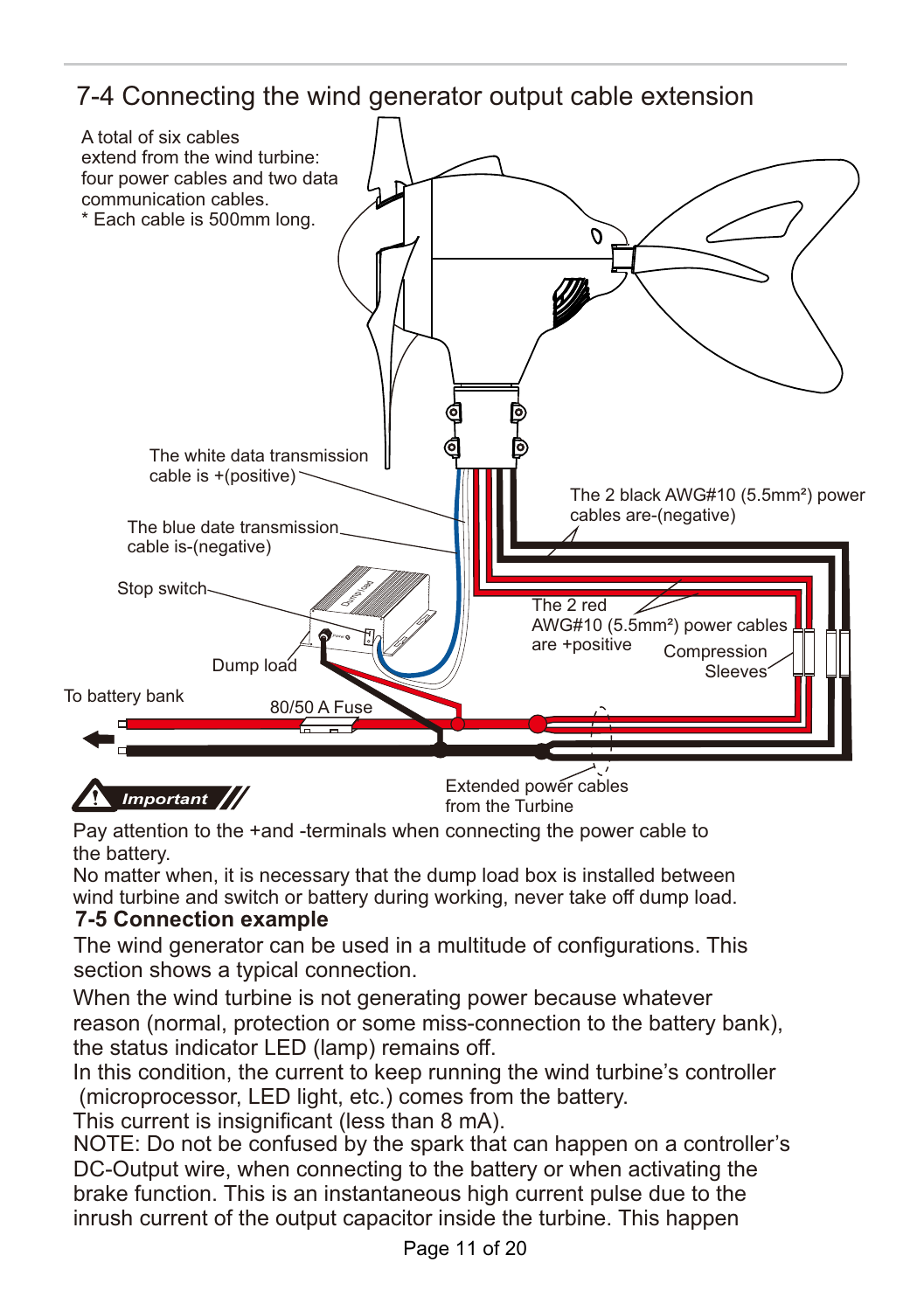only when the turbine is first connected to the battery (with the capacitor discharged) or at the moment the charged capacitor is short circuited by the blade switch in the "Brake" position.

## *CAUTION*

This manual is intended for individuals who have the knowledge and technical skills needed to work with batteries and electrical wiring. If the wind generator is used in an inappropriate configuration or wired incorrectly, its use could cause a severe accident and damage the system, including this product.

If you have any questions regarding the wind generator system configuration, contact either the dealer where you purchased this product or Shoot Power Customer Service for more information.

### **7-6 Connecting the System**

You have to connect 2 x 12V batteries in series to get a 24V group. When the 24V groups are connected in parallel the total capacity is the sum of all individual 24V group capacities. Please see batteries sub-section for more details.



**WIND TURBINE 24V-2000W-GENERAL WIRING DIAGRAM**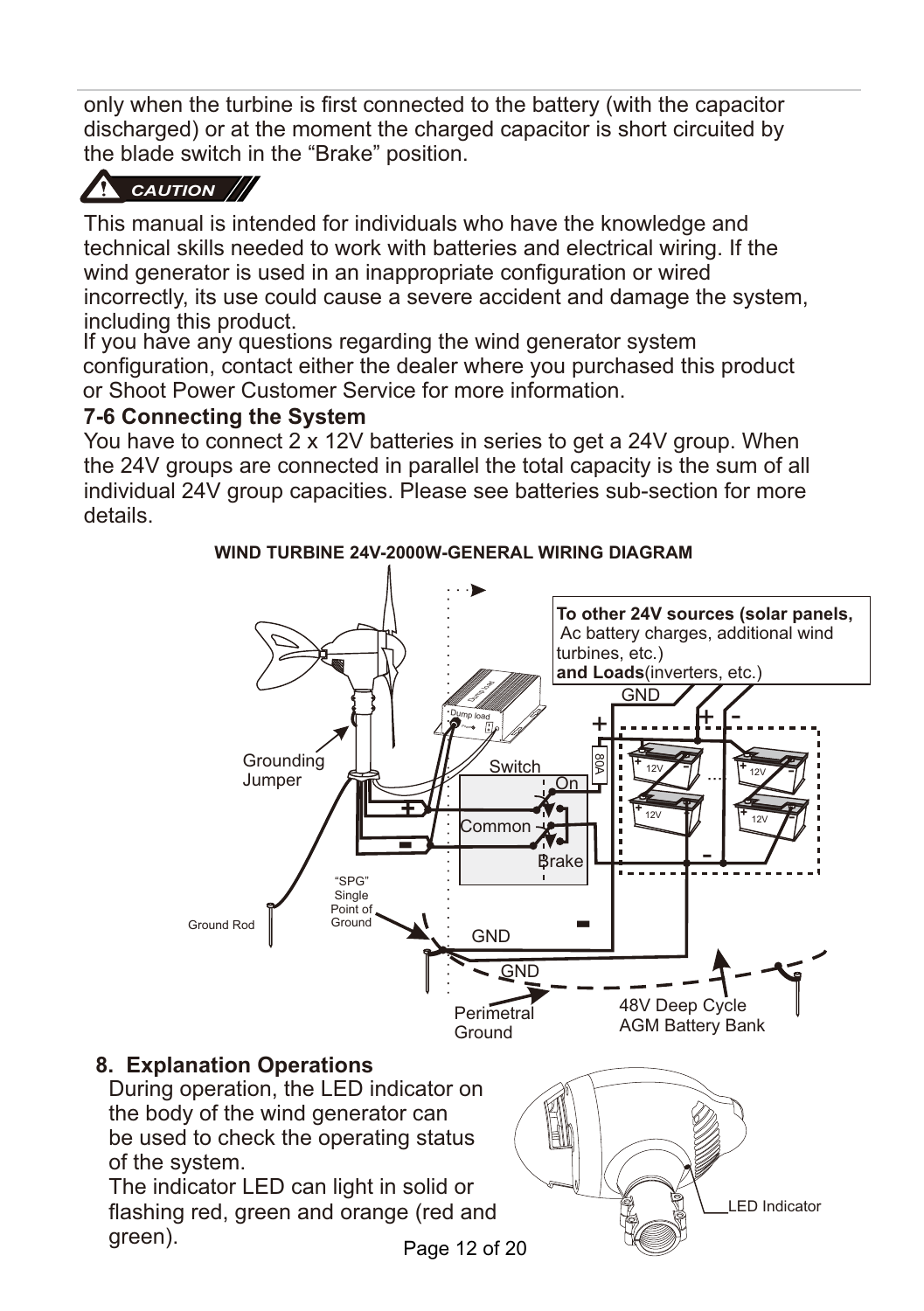## Operating StatusTable

| Mode                      | Indicator Light | <b>Status</b>                                                                                              | Cause                                                                                                                              | <b>Next Operation</b>                                                                                                                         |
|---------------------------|-----------------|------------------------------------------------------------------------------------------------------------|------------------------------------------------------------------------------------------------------------------------------------|-----------------------------------------------------------------------------------------------------------------------------------------------|
| Start/Restart             | No light        | Not generating power.<br>(Wind speed range:<br>0 to 3 m/s, 0 to 11KPH.<br>$0$ to $6.7MPH$ )                | The power is off.<br>or the wind is<br>weak and the<br>rotor is rotating<br>below 420rpm or<br>the Switch is on<br>brake position. | Starts in normal<br>operating mode                                                                                                            |
|                           | Solid green     | Generating power.<br>(Wind speed range:<br>3 to 12 m/s.<br>11 to 43KPH,<br>6.7 to 27MPH)                   | When the rotor is<br>rotating at 0 to 999<br>rpm                                                                                   |                                                                                                                                               |
| Normal<br>operation       | Flashing green  | Generating power at<br>controlled rpm. (Wind<br>speed range: 12 to 20<br>m/s, 43 to 72KPH,<br>27 to 45MPH) | The rpm is limited<br>to 1000 rpm.                                                                                                 |                                                                                                                                               |
|                           | Flashing red    | Generating power at<br>controlled 600rpm.                                                                  | Wind speed:<br>Over 20m/s,<br>72KPH, 45MPH                                                                                         | Recovers to normal<br>operation when<br>wind speed below<br>20m/s.72KPH.<br>45MPH                                                             |
| Voltage<br>protection     | Flashing red    | Generating power at<br>controlled rpm.                                                                     | When battery<br>voltage is full and                                                                                                | Recovers to normal<br>operation when the                                                                                                      |
|                           | solid red       | Rotor stopped                                                                                              | exceeds28.6V                                                                                                                       | voltage drops below<br>26.2V                                                                                                                  |
| Temperature<br>protection | solid red       | Rotor stopped                                                                                              | When the<br>temperature<br>of the alternator<br>cover exceeds<br>90°C,194°F<br>or the<br>temperature<br>sensor is damaged          | Recovers to normal<br>operation when the<br>temperature drops<br>below 60°C, 140°F,<br>If it is not recovered<br>over one hour,<br>contact us |
| Other                     | On and off      | Intermittent brake                                                                                         | Defective or loose<br>connection to the<br>battery                                                                                 | Check battery<br>connections, the<br>turbine brushes<br>and their tracks                                                                      |

### **9. Considerations when choosing Peripheral Materials/Devices**

### **9-1 Batteries**

•Type: We recommend the use of deep cycle batteries (particularly AGM) to handle the deep charge/discharge cycles in the wind turbine system. The deep cycle battery has less instant energy than the starting (cranking) ones used on cars, but greater long-term energy delivery. A car battery will not last as long when used for repeated deep charged/ discharged cycles.

•Series/Parallel Connections: You have to connect 2 x 12V batteries in series to get a 24V group. The batteries in series within a group have to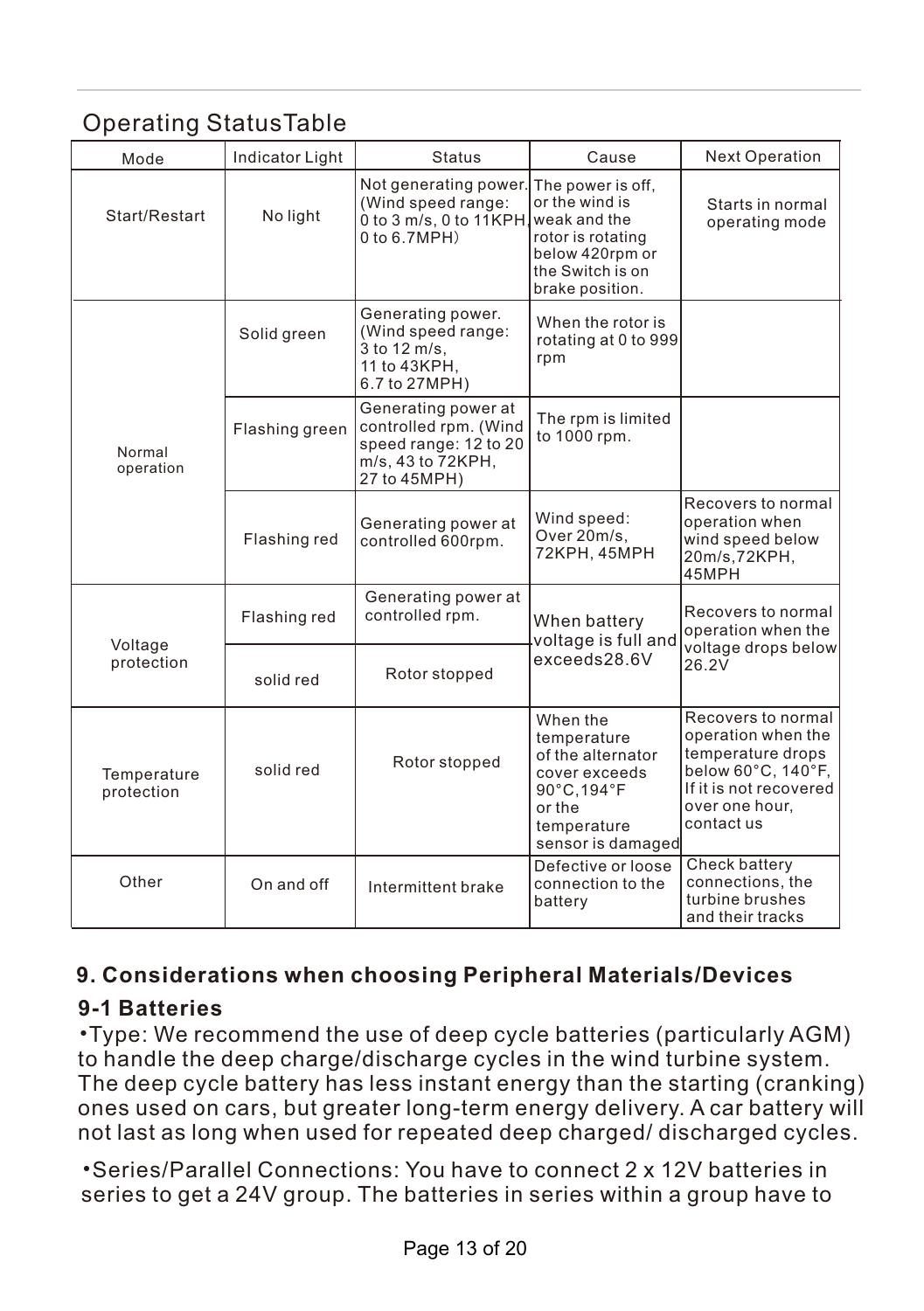be the same type, chemical, age and capacity (in Ah). You can connect several 24V groups in parallel to increase the battery bank capacity in Ah. However the capacity of a 24V group is the same of each single battery in series within the group (no Ah increment). Each 24V group can have different capacities. When connected in parallel the total capacity is the sum of all individual 24V group capacities.

•Minimum Battery Bank Capacity in Ah: We recommend 500Ah (420 Ah minimum) when using the 2000W wind turbine as the unique power source. If there are additional 24VDC sources connected to the battery bank (i.e. solar panels, AC-battery chargers, additional wind turbines, etc.) the capacity of the batteries should be increased to avoid exceeding their maximum charging current. As an approximation, the ratio between Total-24VDC-Source-Power / 4 = Minimum recommended battery capacity. For example if there are up to 500W of solar panel power and up to 2000W of the wind turbine power connected to the battery bank, we get  $(500+2000)$  / 4 = 2500/4 = 625 Ah = minimum recommended battery bank capacity.

Please check your batteries specifications.

•Sizing: The size (capacity in Ah) of your battery bank depends on your application. For a specific load, the bigger the battery capacity in Ah, the longer the run time and the charging time.

The charging time for the battery bank depends on its capacity in Ah, the average consumption current of the loads and the average power supplied by the turbine. This average power depends on the average wind speed condition (in MPH) at your location. The higher the average power you get from the turbine the shorter the charging time will be. As a result of that, for a specific charging time, the faster the average wind speed the bigger (in Ah) the battery bank can be.

The wind turbine can supply a power from 0 to 2000W in a wind speed range from 7 to 45 MPH. You can approximate the values in between the range. With this information and using standard battery charging tables/calculators (check the Web), you can get the average charging time. So you can play with all the parameters in order to meet the requirements for your specific application.

### **9-2 Mounting Tower:**

The mounting tower that supports the wind generator is an extremely important part with respect to safety. The mast used to attach the turbine and its foundation, must be strong enough to provide adequate safety. •Location and height of the mounting tower: select a free and safe location where the ample amount of wind flow is obtained. The height of the pole must be 11.5ft (3.5m) or more to ensure safety from hazard to people.

•The tower must have an upper portion of at least 3ft(1m) in length and an outer diameter of 1.9inches(48.6mm)(the1½inch schedule 80 steel pipe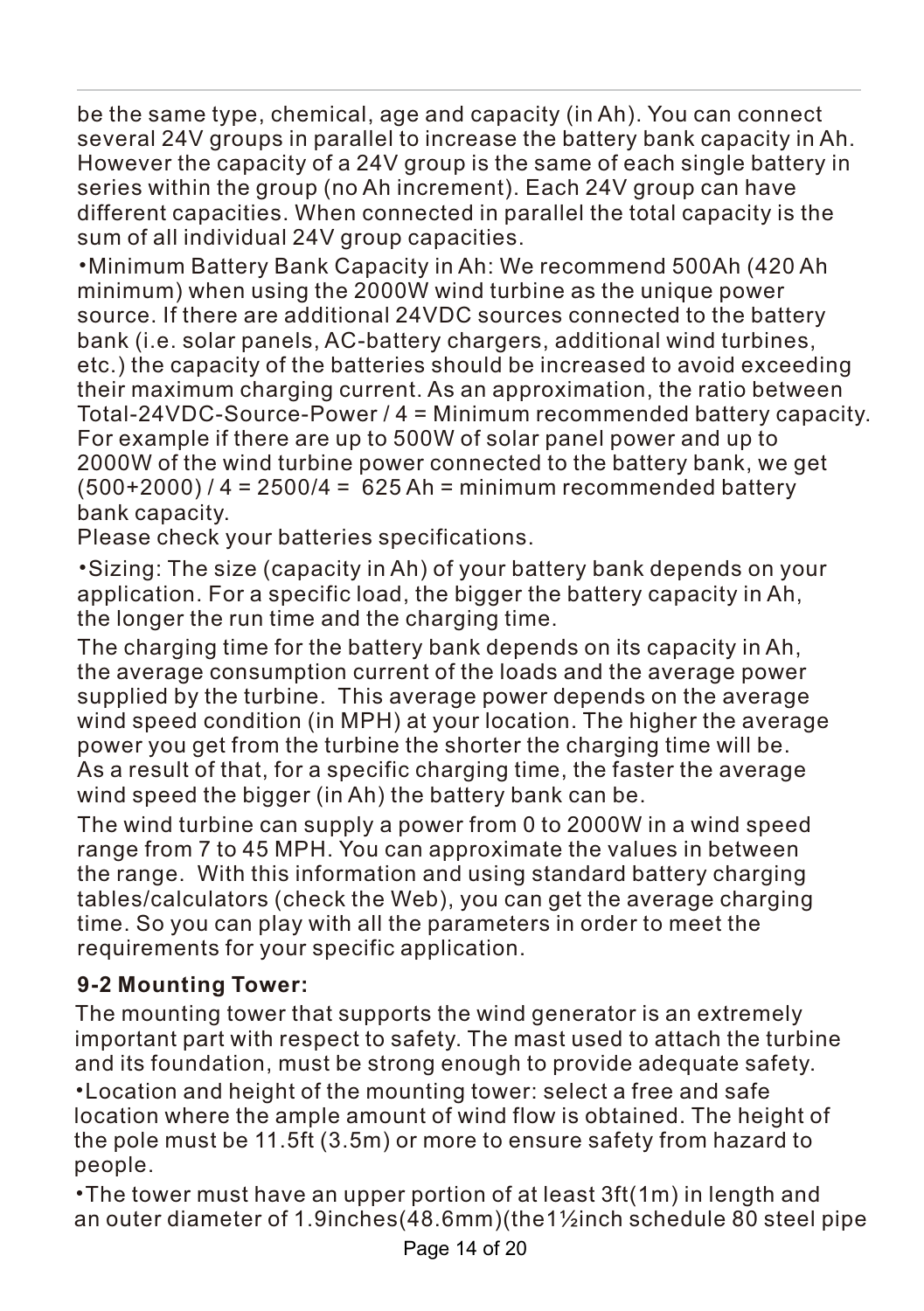meets it). The total tower height must be sufficient to prevent accidents with body or structures.

•The tower must withstand horizontal wind pressure of 231lbf(105kgf) (at a wind speed of 49.2m/s, 110mph,177KPH).

•If unsure please consult with your local tower contractor for details.

### **9-3 Cable Diameter Sizes:**

To select the appropriate cables gauge, measure the distance between the turbine and the batteries. Make sure to include the height of the tower. Please refer to the following wire gauge chart.

| Distance between              | Wire Gauge (2 cables per polarity) |                                      |                 |                                                  |
|-------------------------------|------------------------------------|--------------------------------------|-----------------|--------------------------------------------------|
| the turbine and the<br>switch | Cross<br>Sectional<br>Area         | Diameter<br>of the<br>cooper<br>core | <b>AWG</b><br># | Maximum<br>Total<br>resistance<br>(round & trip) |
| Up to 7mm(23ft)               | $5.5$ mm <sup>2</sup>              | $2.64$ mm                            | 10              | $0.022\Omega$                                    |
| Up to 15m(49ft)               | $8.0$ mm <sup>2</sup>              | 3.19mm                               | 8               | $0.03\Omega$                                     |
| Up to $30.5m(100ft)$          | 21mm <sup>2</sup>                  | 5.19mm                               | 4               | $0.024\Omega$                                    |
| Up to $46m(150ft)$            | $34$ mm <sup>2</sup>               | 6.6mm                                | 2               | $0.023\Omega$                                    |

### **NOTES:**

•For the connection between the switch and the battery bank, you can use the same double wiring per polarity as in the table. Alternatively you can use a single cable AWG #6. In all the cases the cable between the dump load and the battery bank has to be no more than 3ft long.

•The switch included in the kit allows cables up to AWG # 4 easily. For the AWG # 2, perhaps you need to remove some of the wires at the end of the cable to reduce its diameter or use a proper spade or pin crimp terminal.

### **9-4 Inverters:**

This device is used to convert the DC power from the battery to the standard AC power used at home.

Verify the capacity and type of your inverter to ensure that it is appropriate for the load you are using.

•Always use 24VDC inverters.

•Always use inverters equipped with battery (DC Input) overvoltage protection circuit and battery low voltage (under voltage) disconnect feature.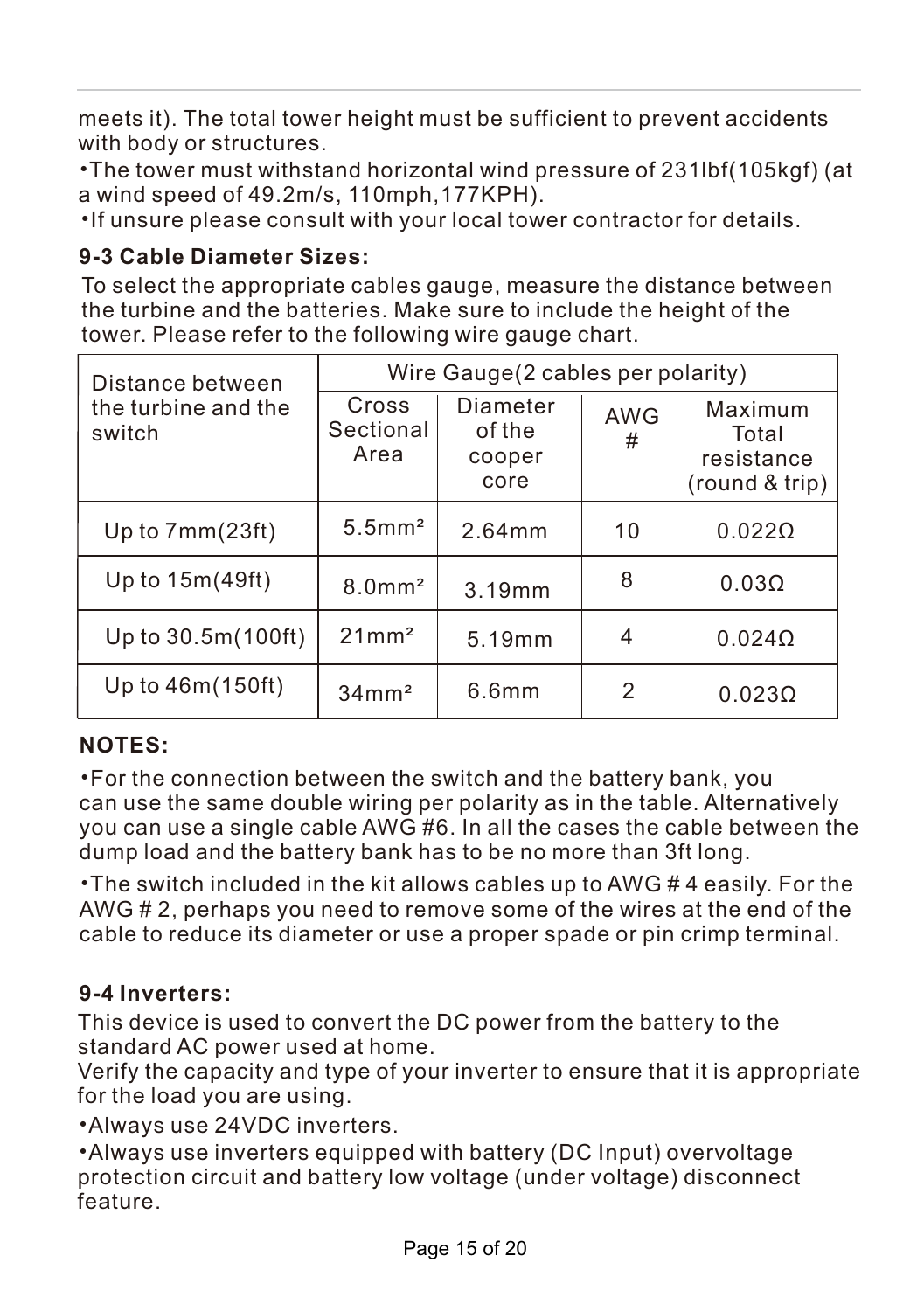•Connect the inverter and all other devices directly to the battery bank posts. Never use the same wires of the turbine to connect other DC devices (sources or loads), Each device has to be connected directly to the battery bank posts with its own wires. If the battery bank posts are so crowded with wires, try to use a junction bar on the posts.

### **9-5 Grounding:**

We recommended installing a 1 or 2 ft (30 or 60cm)long grounding jumper between the wind turbine bracket hex bolts and the mast. Use AWG # 6 wires with ring crimp terminals (lugs) .The terminal ring inside diameter should be 3/8 inch or 10 mm. It has to be mounted in between the 2 half-moon brackets and inside one of its 4 hex bolts. Remove the coat of paint on the contact area and use electrical joint compound. The brackets have to be tighten fully, otherwise use stainless steel flat washers to fill the gap. To connect the jumper to the mast pipe, you can use grounding clamps of the same metal as the pipe itself to avoid galvanic corrosion. Connect the base of the tower/mast to earth ground, using enough ground rods, according to the soil conductivity. Try using a single point of ground

 "SPG" at the entry of the battery room. It should be connected to a ground perimeter that uses ground rods. Connect the battery bank negative and all the indoors units chassis ground to the SPG only, using independent wires.

Since the turbine typically has to be mounted on a structure (tower, pipe, etc.) you should take into account the possibility of a lightning strike in your area that could hit the top of the structure.

Most of the time a lightning ground system super-exceeds the requirements for a safety ground. However be sure always to meet the requirements as per the local electric code in both cases. Consult a certified electrician or technician specialized in both types of grounding systems.

The customer itself or through a professional contractor, has the responsibility to meet the local electric code.

Please check periodically the Nature Power website for more information about grounding.

### **10. Site Elevation:**

An important fact to keep in mind is elevation. The higher the wind generator is from sea level, the lower the air density. Air density is directly proportional to the output of your wind generator. Here are some general numbers to keep in mind when determine the maximum output that can be expected.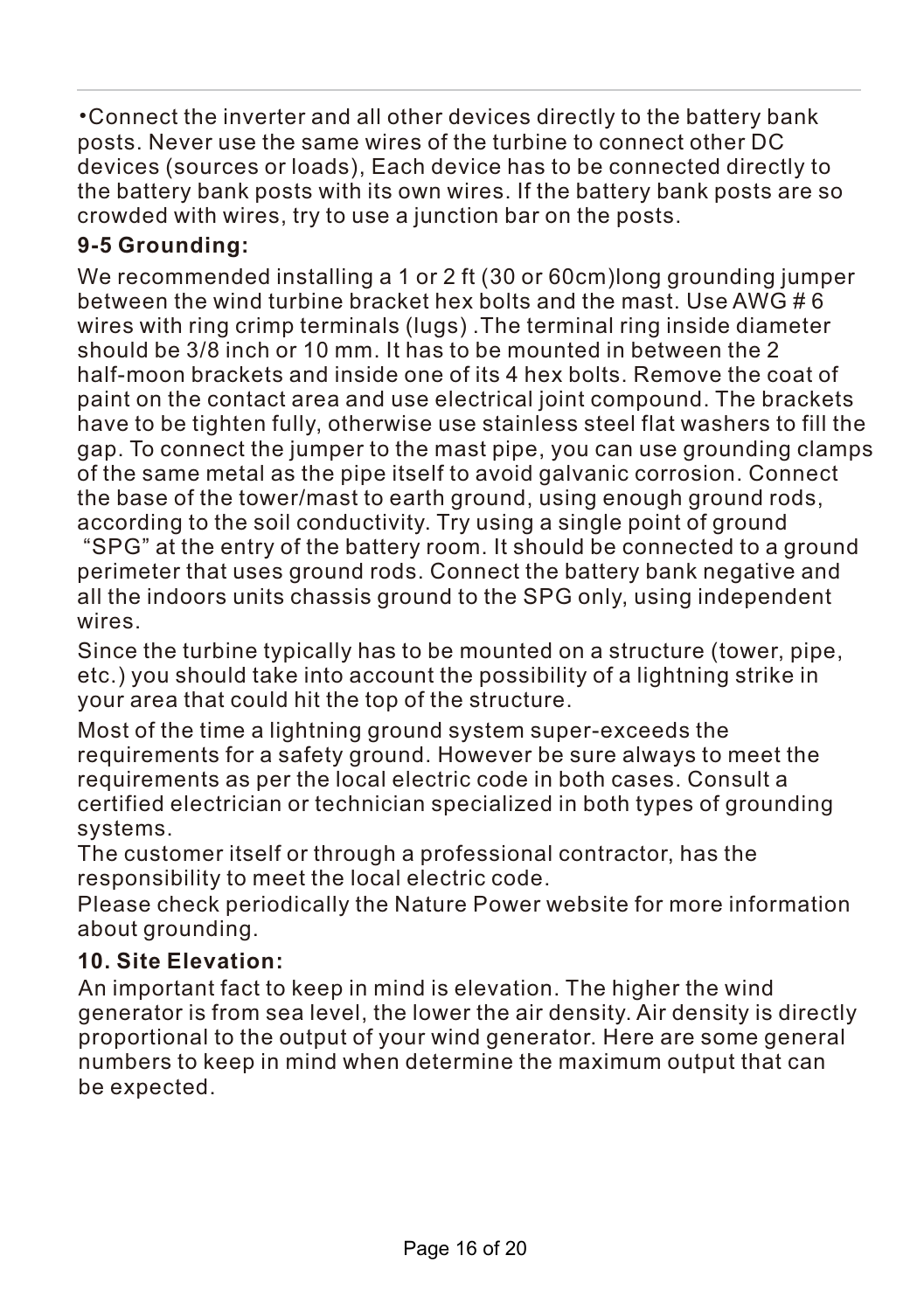| <b>FEET</b>    | <b>METER</b> | <b>OUTPUT POWER</b> |
|----------------|--------------|---------------------|
| 1-500ft        | $0 - 150m$   | 100%                |
| 500-1,000ft    | 150-300m     | 97%                 |
| 1,000-2,000ft  | 300-600m     | 94%                 |
| 2,000-3,000ft  | 600-900m     | 91%                 |
| 3,000-4,000ft  | 900-1.200m   | 88%                 |
| 4,000-5,000ft  | 1,200-1,500m | 85%                 |
| 5.000-6.000ft  | 1,500-1,800m | 82%                 |
| 6.000-7.000ft  | 1.800-2.100m | 79%                 |
| 7,000-8,000ft  | 2,100-2,400m | 76%                 |
| 8,000-9,000ft  | 2,400-2,700m | 73%                 |
| 9.000-10.000ft | 2.700-3.000m | 70%                 |

### **11.Maintaining the generator system**

Monthly/ Yearly Inspection:

Although the wind generator is basically a maintenance-free system, we recommend visual inspections (see details on the operating status table).

a)Is the system exhibiting operations listed on the "Operating Status Table For example: the indicator lamp is green when the rotor is rotating at a high speed(250-1000rpm), etc.

b)Are the blades free from damage?

c)Is there an approximate 3mm gap between the aluminum hub and the front unit face?

d)Is any debris such as ice, snow, or tree branches jamming the turbines? e)Is the joint on the tail moving smoothly?

f)Is the tail free from any minor damage?

| WARNING<br><b>CAUTION</b>                                                                                                                                                                                                                                                                                                                                                                                                                                                                                                                                                                                                                                                                                                               |
|-----------------------------------------------------------------------------------------------------------------------------------------------------------------------------------------------------------------------------------------------------------------------------------------------------------------------------------------------------------------------------------------------------------------------------------------------------------------------------------------------------------------------------------------------------------------------------------------------------------------------------------------------------------------------------------------------------------------------------------------|
| If replacement is necessary, only use parts specified by Nature<br>Power. Use other parts could cause accidents or malfunction.                                                                                                                                                                                                                                                                                                                                                                                                                                                                                                                                                                                                         |
| When strong winds blow, tree branches and other objects may<br>$\Box$ make contact with and damage the wind turbine, its support<br>pole, or its wiring. Continued use of the wind turbine when it is<br>damaged may cause electric shock, a serious accident, or<br>cause the turbine to cease functioning. Inspect all parts of the<br>wind turbine after periods of strong wind.<br>Do not place the wind generator body upside down or inclined<br>during installation or maintenance. Water (rain, snow) can leak<br>inside from the joint gap of the body and may cause damage to<br>the turbine. When the body is upside down or inclined and have<br>a possibility of getting wet, put a cover over the body to avoid<br>water. |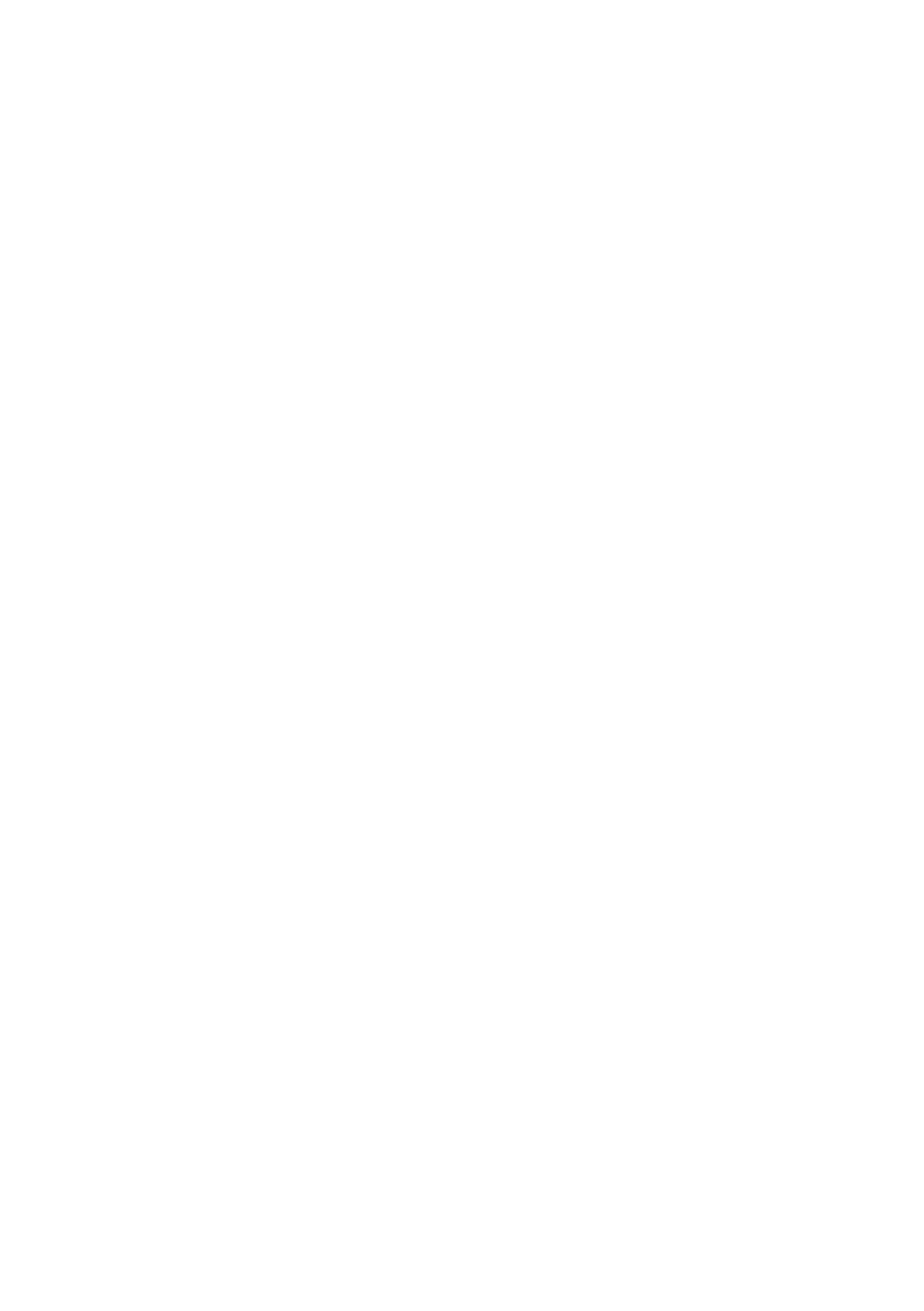| The turbine (especially<br>its tail) is yawing<br>continuously                                   | Swirling air because<br>of turbulence                                               | Change the location and/<br>or increase the height of<br>the tower/mast. Same as<br>per (1) above.                                                                                                                                                                                                                                                                                         |
|--------------------------------------------------------------------------------------------------|-------------------------------------------------------------------------------------|--------------------------------------------------------------------------------------------------------------------------------------------------------------------------------------------------------------------------------------------------------------------------------------------------------------------------------------------------------------------------------------------|
| Every time the rotor<br>shaft begins to spin, it<br>stops suddenly with a<br>strong brake action | Open circuit in the DC<br>connection between<br>the turbine and the<br>battery bank | Check for loose or open<br>connections in the<br>cables. Make sure the<br>switch is in the ON position<br>(neither the open nor the<br>brake one).                                                                                                                                                                                                                                         |
| The rotor remains<br>stopped even with high<br>wind speed condition                              | If the Indicator light is<br>solid red                                              | The battery bank voltage<br>and/or the internal<br>temperature of the<br>turbine have reached<br>their highest (cut-out)<br>limit and the turbine<br>stops. The turbine will<br>resume normal operation<br>in an automatic and<br>unattended way. Wait for<br>the proper cut-in<br>threshold or reset the<br>unit disconnecting and<br>reconnecting the battery<br>voltage with the switch |
|                                                                                                  | If the Indicator light is<br>off                                                    | Make sure the switch is not in<br>the Brake position.                                                                                                                                                                                                                                                                                                                                      |
|                                                                                                  |                                                                                     | There is some<br>mechanical problem<br>(rotor shaft bearings,<br>hub, internal stator and<br>rotor contact, internal<br>damage). The unit has to<br>be inspected                                                                                                                                                                                                                           |
| The turbine works at<br>controlled rpm often,                                                    |                                                                                     | Normal if within the ±7% of<br>tolerance in the battery<br>voltage threshold values<br>shown in the Operating Status<br>Table.                                                                                                                                                                                                                                                             |
| with the battery bank<br>voltage below the<br>normal maximum of<br>28.6 V                        | The Indicator Light status<br>is flashing red                                       | Excessive voltage drop through<br>the cables and/or related<br>connectors. Please check the<br>proper cable gauge vs. length<br>as per the cable gauge chart,<br>the related connectors and the<br>batteries' posts                                                                                                                                                                        |
|                                                                                                  |                                                                                     | High resistance or loose<br>connection in the turbine's<br>brushes and/or their tracks.<br>They should be inspected and<br>cleaned.                                                                                                                                                                                                                                                        |